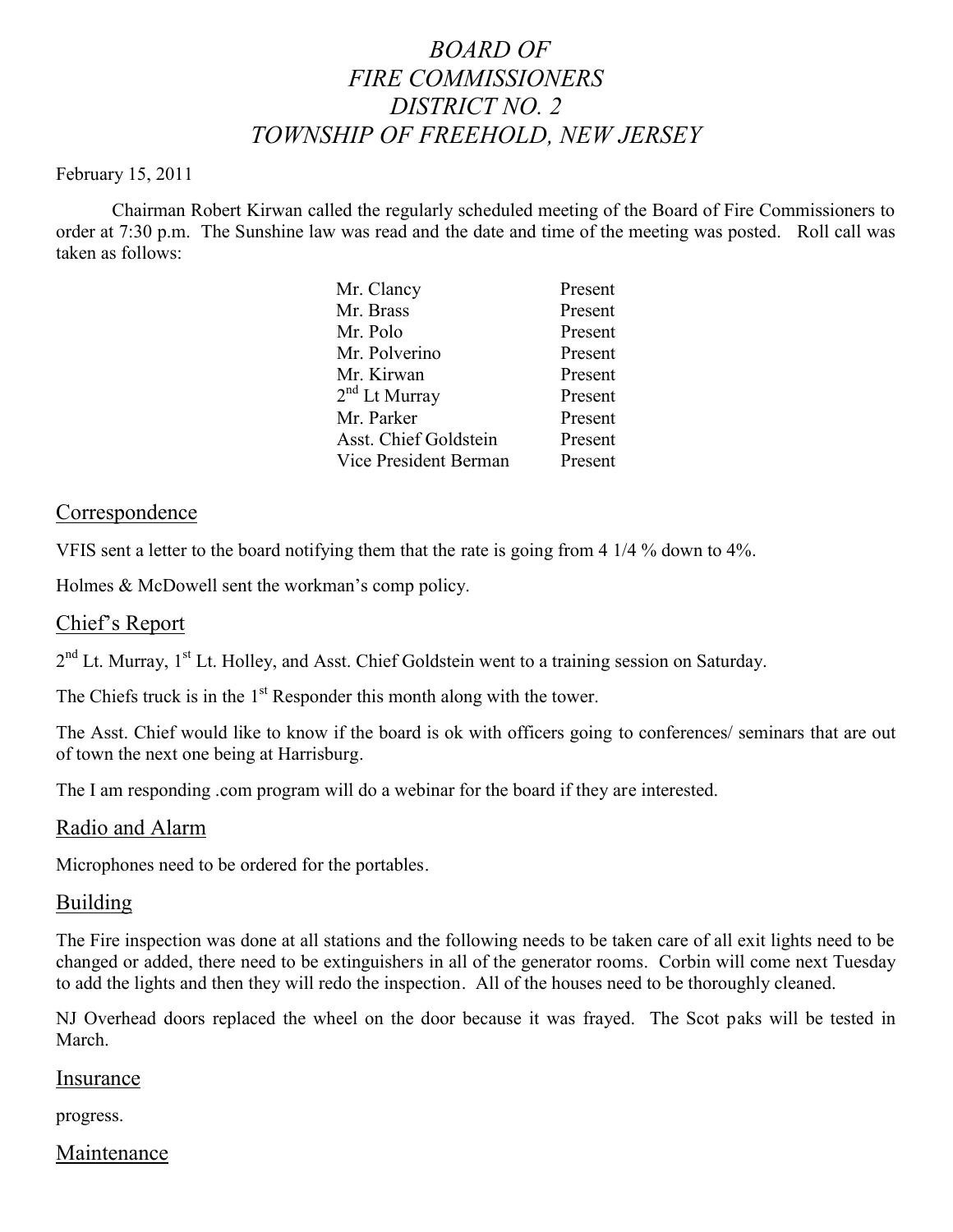UL sent the Certificate of Inspections for the tower.

– the mirror is still not fixed

The AED's will be mounted on the trucks.

## New Business

1st Lt. Holley presented the board with a contract and an application for the board to hire a grant writer. His total fee is \$2,500 with 1/2 up front and balance paid when he is done. Mr. Polo made a motion and Mr. Clancy  $2<sup>nd</sup>$  it role was called and the contract was signed and the grant writer will be hired.

# Old Business

Mr. Parker will bring a resolution for the new truck to the next meeting. The 5" hose will be put on the truck tomorrow and a new 3 tier rack will be ordered.

# Treasurer's Report

Freehold Savings Bank

| Checking<br>Money Market |                                               | 1,780.32<br>751,930.82 |  |
|--------------------------|-----------------------------------------------|------------------------|--|
|                          |                                               |                        |  |
|                          | CD                                            | 773,495.88             |  |
| Total assets:            |                                               | \$1,527,207.02         |  |
| <b>February Bills</b>    |                                               |                        |  |
| 7801                     | Cheryl Cook                                   | 100.00                 |  |
| 7802                     | Gail Tomlinson                                | 100.00                 |  |
| 7803                     | Pat Condrup                                   | 100.00                 |  |
| 7804                     | Jean Moriority                                | 100.00                 |  |
| 7805                     | NJ Natural Gas                                | 1,784.70               |  |
| 7806                     | Verizon Wireless                              | 746.27                 |  |
| 7807                     | Verizon                                       | 474.86                 |  |
| 7808                     | JCP & L                                       | 730.08                 |  |
| 7809                     | Cablevision                                   | 224.70                 |  |
| 7810                     | <b>Staples</b>                                | 79.86                  |  |
| 7811                     | Fire & Safety                                 | 429.30                 |  |
| 7812                     | Buchanan, Ingersol & Rooney (trust acct)      | 503.25                 |  |
| 7813                     | Buchanan, Ingersol & Rooney (litigation)      | 5,696.10               |  |
| 7814                     | Buchanan, Ingersol & Rooney P.C.(trust Acct)  | 119.34                 |  |
| 7815                     | E. Freehold Fire Co.                          | 74.55                  |  |
| 7816                     | Robert P. Wines                               | 675.00                 |  |
| 7817                     | NJ Association                                | 300.00                 |  |
| 7818                     | Baco's Pizza                                  | 223.00                 |  |
| 7819                     | <b>Norkus</b>                                 | 1,134.34               |  |
| 7820                     | Sonneblick, Parker & Selvers PC(attrny trust) | 20,000.00              |  |
| 7821                     | Roux Assoc.                                   | 3,089.49               |  |
| 7822                     | Team Life                                     | 4,715.00               |  |
| 7823                     | Mike Murray                                   | 50.00                  |  |
| 7824                     | Mike Murray                                   | 163.44                 |  |
| 7825                     | <b>Dunkin Donuts</b>                          | 108.04                 |  |
| 7826                     | Romeo's Pizza & More                          | 310.00                 |  |
| 7827                     | Evan Berman                                   | 180.00                 |  |